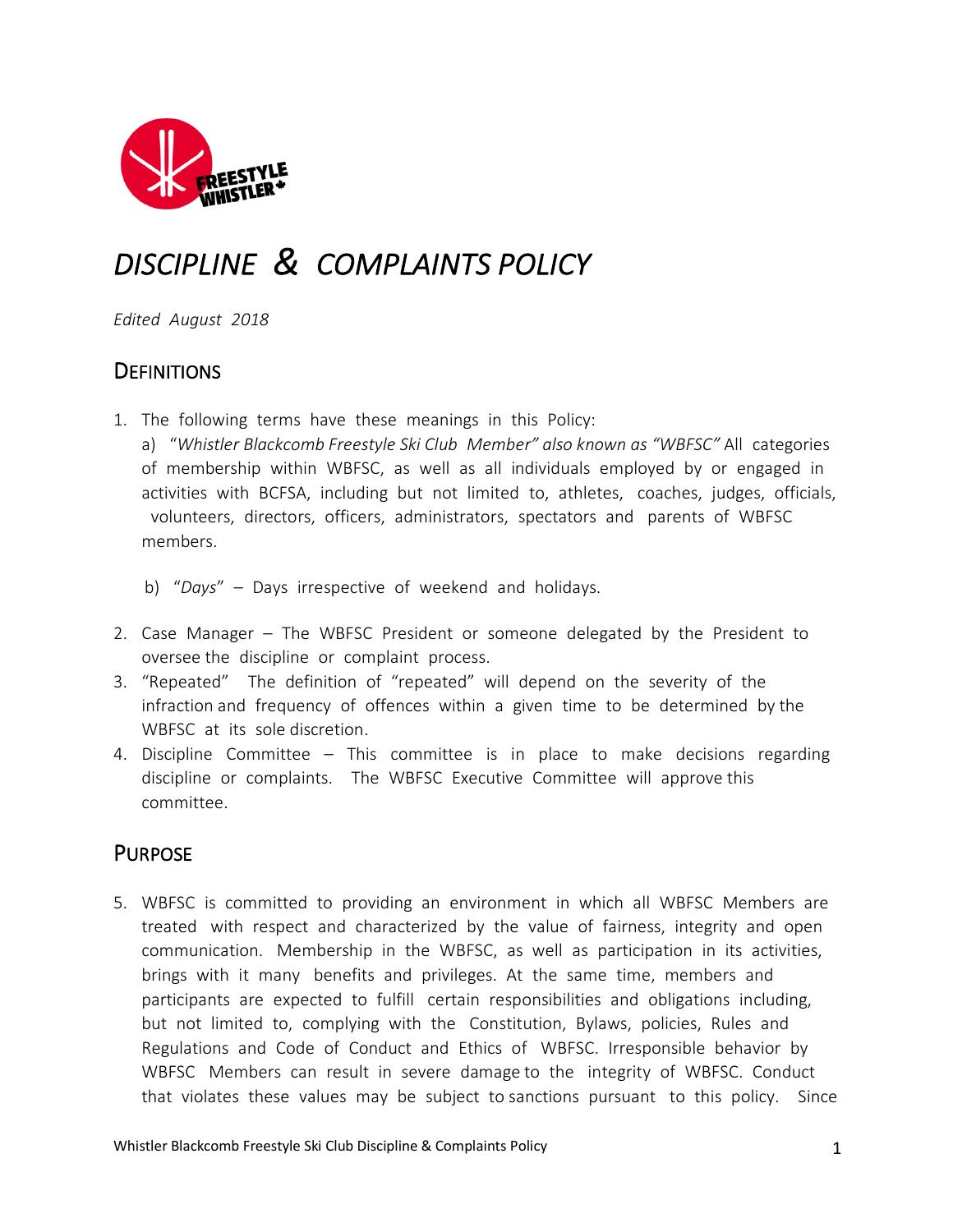sanctions may be applied, it is only fair to provide WBFSC Members a mechanism so complaints and discipline is dealt with fairly, expeditiously and affordably.

#### APPLICATION OF THIS POLICY

- 6. This Policy applies to all WBFSC Members as defined in the Definitions.
- 7. This Policy only applies to discipline matters that may arise during the course of WBFSC business, activities and events, including but not limited to, competitions, training camps, travel associated with WBFSC activities, and any meetings.
- 8. Discipline matters and complaints arising within the business, activities or events organized by WBFSC partners and member clubs will be dealt with pursuant to the partner or member clubs policies. From time to time partners or member clubs may receive requests to handle discipline matters or complaints. It is the sole discretion of WBFSC to handle these requests on matters and complaints that adversely affect relationships within WBFSC's work and sport environment and is detrimental to the image and reputation of WBFSC.

## REPORTING A COMPLAINT

- 9. Any WBFSC Member may report to the WBFSC head office any complaint. Such complaint may come in writing or by e-mail, and must be filed within fourteen (14) days of the alleged incident. Anonymous complaints may be accepted upon the sole discretion of WBFSC.
- 10. A complainant wishing to file a complaint beyond the fourteen (14) days must provide a written statement giving reasons for an exemption to this limitation. The decision to accept, or not accept, the notice of complaint outside the fourteen (14) day period will be at the sole discretion of WBFSC. This decision may not be appealed.
- 11. WBFSC will appoint a Case Manager to oversee the management and administration of complaints in accordance with this Policy. The Case Manager should be experienced and skilled in managing disputes and is not required to be a member of BCFSA. The appointment of the Case Manager may not be appealed. The Case Manager has an overall responsibility to ensure procedural fairness is respected at all times in this Policy, and to implement this Policy in a timely manner, more particularly, the Case Manager has a responsibility to: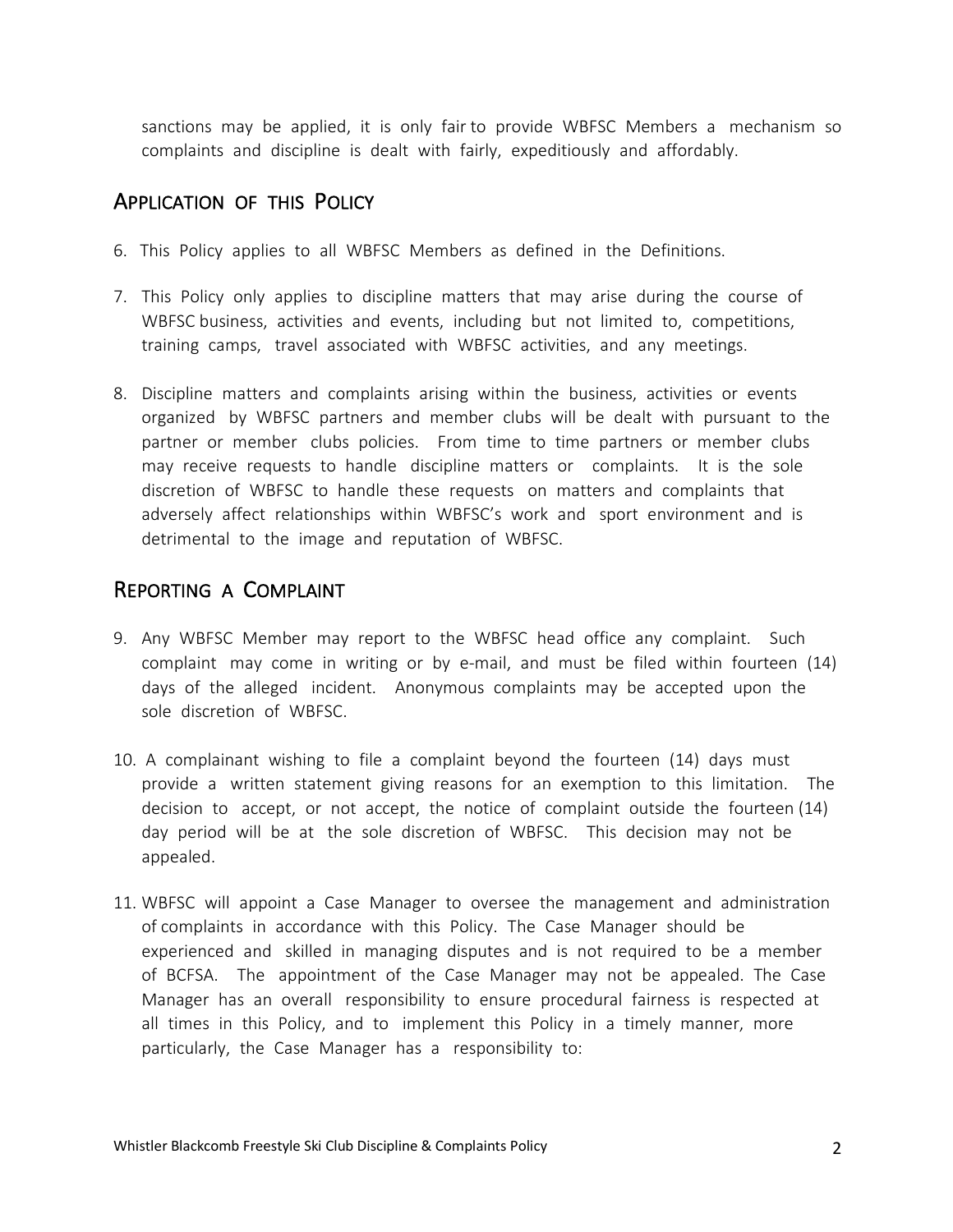a. Determine whether the complaint is frivolous or vexatious. If the Case Manager determines the complaint is frivolous or vexatious, the complaint will be dismissed immediately. The appointment of the Case Manager and their decision to the acceptance or dismissal of the complaint may not be appealed.

- i. Appoint the Panel, if necessary, in accordance with this Policy;
- ii. Coordinate all administrative aspects of the complaint;
- iii. Provide administrative assistance and logistical support to the Panel as required; and
- iv. Provide any other service or support that may be necessary to ensure a fair and timely proceeding.
- 12. If a complaint is determined by the Case Manager, to be legitimate, the complaint will be designated as a minor infraction or a major infraction and dealt with according to the appropriate sections of this Policy. It will be at the sole discretion of the Case Manager, to determine whether a complaint is to be dealt with as a major or minor infraction. This decision is not appealable.
- 13. The Case Manager will inform the parties if the incident is to be dealt with as a minor infraction or major infraction and the matter will be dealt with according to the applicable section relating to the minor or major infraction.
- 14. This Policy does not prevent an appropriate person having authority from taking immediate, informal or corrective action in response to behavior that constitutes either a minor or major infraction provided that the individual being disciplined is told the nature of the infraction and has an opportunity to provide information concerning the incident. Further sanctions may be applied in accordance with the procedures set out in this Policy.

#### MINOR INFRACTIONS

15. Examples of minor infractions include, but are not limited to, a single incident of:

a) Disrespectful, offensive, abusive, racist or sexist comments or behavior directed towards others;

- b) Conduct contrary to the ideals of respect such as angry outbursts or argument;
- c) Being late for or absent from WBFSC events and activities at which attendance is expected or required; and
- d) Not responding to a late notice of outstanding WBFSC fees for service.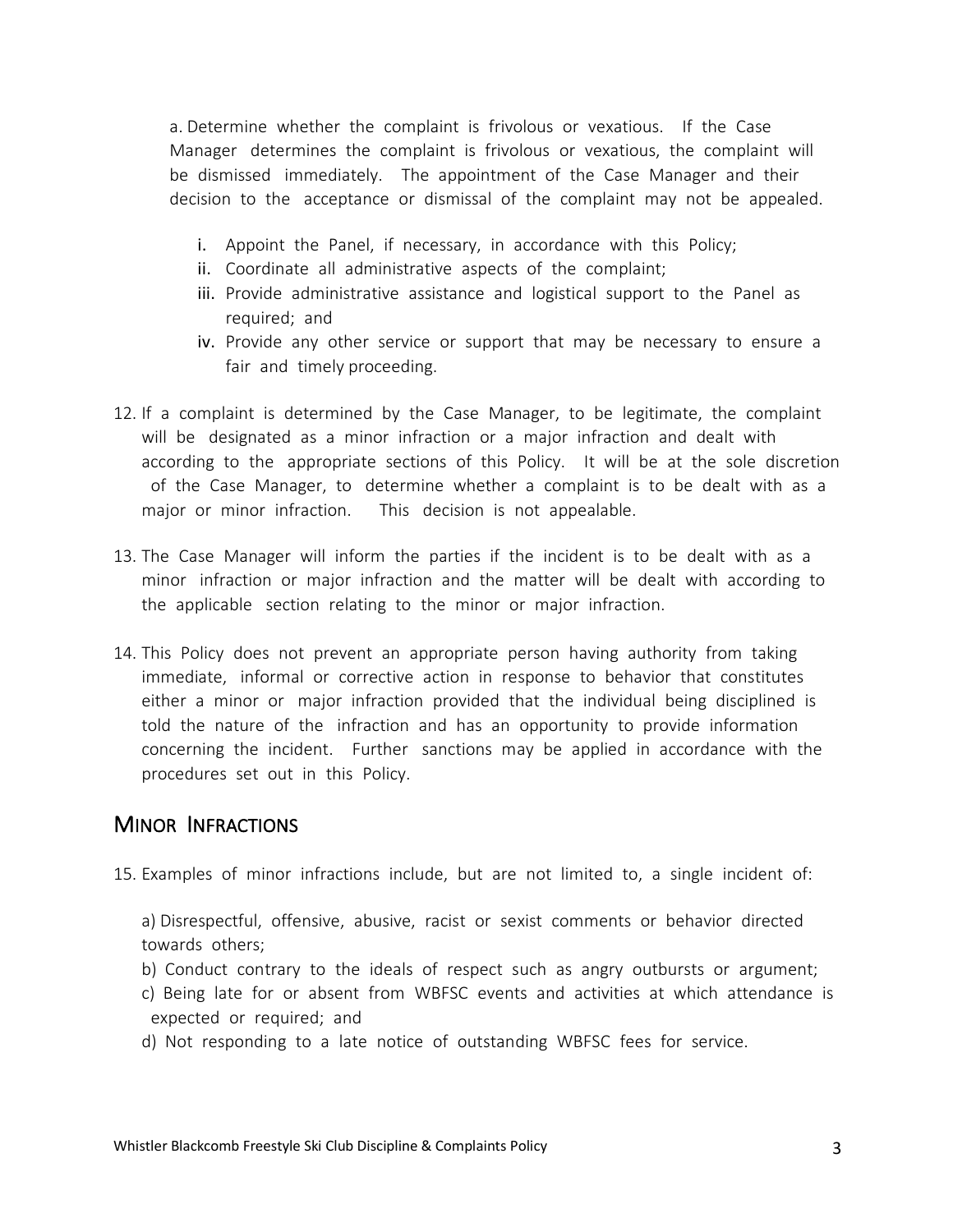- 16. All disciplinary situations involving minor infractions will be dealt with by the appropriate person having authority over the situation and the individual involved (the person in authority may include, but is not restricted to, judges, officials, coach, chaperone, organizer, or WBFSC staff).
- 17. Procedures for dealing with minor infractions will be informal as compared to those for major infractions and will be determined at the discretion of the person responsible for discipline of such infractions (as noted above in point 12). This is provided that the individual being disciplined is told the nature of the infraction and has an opportunity to provide information concerning the incident.
- 18. Sanctions for minor infractions, which may be applied singly or in combination, include the following:
	- a) Verbal or written reprimand which may be placed in the individual's file;
	- b) Verbal or written apology;
	- c) Service or other voluntary contribution to WBFSC;
	- d) Suspension from the current competition, activity or event; or

e) Any other sanction considered appropriate by an authorized WBFSC person or committee for the offense.

19. Minor infractions that result in discipline will be recorded and maintained by BCFSA. Repeat minor infractions may result in further such incident being considered a major infraction.

## MAJOR INFRACTIONS

20. Major infractions are instances of misconduct that result, or have the potential to result, in harm to other persons or to WBFSC.

- 21. Examples of major infractions include, but are not limited to:
	- a) Repeated incidents of disrespectful, offensive, abusive, racist or sexist comments or behavior directed towards others;

b) Repeated conduct contrary to the ideals of respect such as angry outbursts or argument;

- c) Repeated incidents of being late for or absent from BCFSA events and activities at which attendance is expected or required;
- d) Activities or behavior which interfere with a competition or with any athlete's preparation for competition;
- e) Incidents of physical abuse;
- f) Pranks, jokes or other activities that endanger the safety of others;
- g) Disregard for the policies, procedures, rules and regulations under which BCFSA is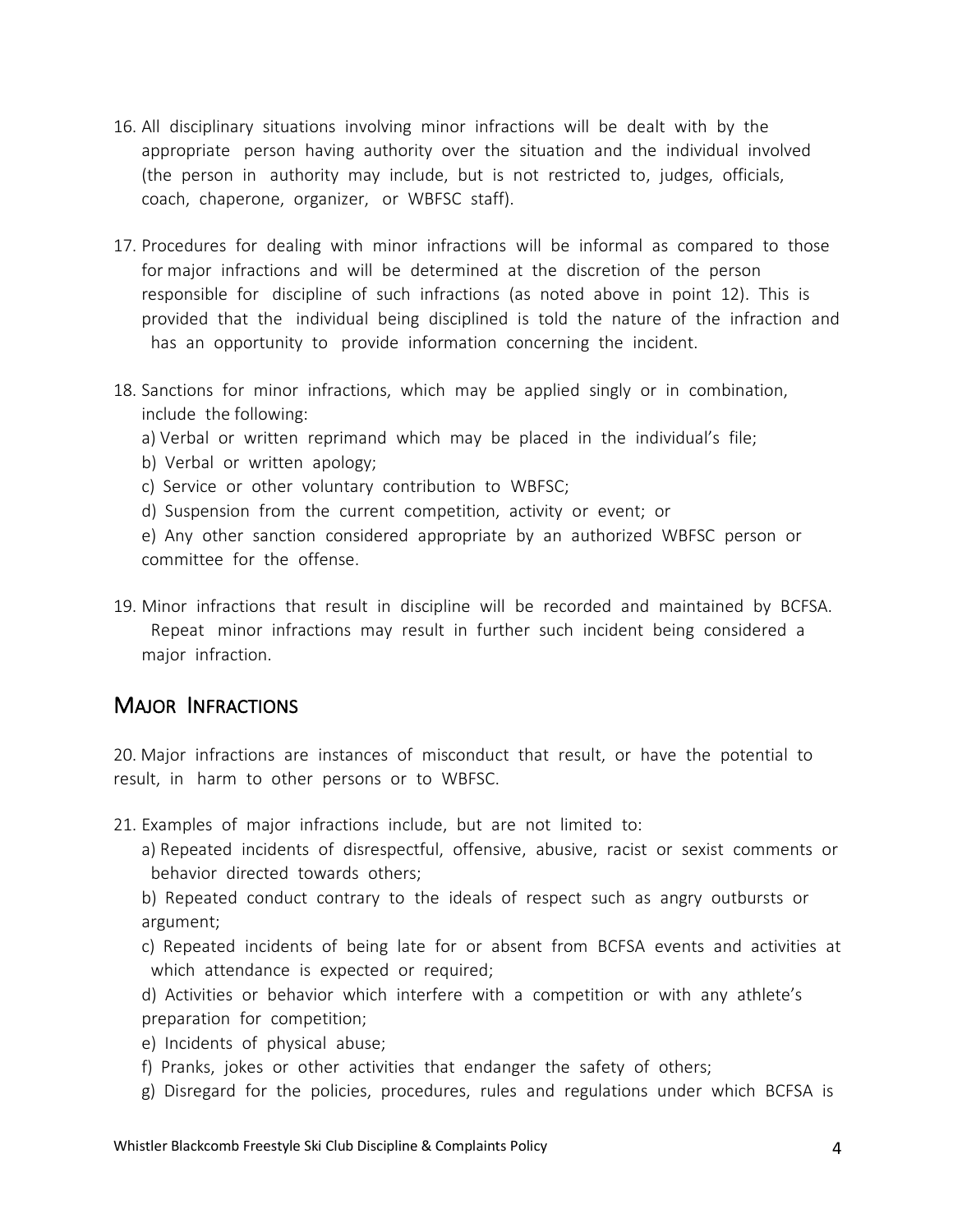governed;

h) Conduct which results in harm to the image, credibility or reputation of BCFSA and/or its' sponsors;

i) Abusive use of alcohol where abuse means a level of consumption that impairs the individual's ability to speak, walk or drive; causes the individual to behave in a disruptive manner; or interferes with the individual's ability to perform effectively and safely;

j) Any control, possession or use of alcohol by minors;

k) Any control, possession use of illicit drugs and narcotics; or

l) Any control, possession or use of banned performance enhancing drugs or methods.

22. Major infractions occurring within competition may be dealt with immediately, if necessary, by an appropriate person having authority, provided the individual being disciplined is told the nature of the infraction and has an opportunity to provide information concerning the incident. In such situations, disciplinary sanctions will be for the duration of the competition, training, activity or event only. Further sanctions may be applied but only after review of the matter in accordance with the procedures set out in this Policy. This review does not replace the appeal provisions of this Policy.

# DISCIPLINE PANEL AND HEARING

- 23. Upon notifying the respondent of a complaint of a major infraction, the Case Manager, at their sole discretion, will appoint a Discipline Panel ("Panel") as follows:
	- a) The Panel will be comprised of one three persons who will have no significant involvement with the alleged infraction and will be free from any other bias or conflict of interest.
	- b) The Case Manager will appoint one person to act as Chairperson.
	- c) Having regard to the nature of the discipline matter and the potential consequences of any resulting sanctions, the Panel will decide to conduct the hearing by way of review of documentary evidence, in-person or via teleconference.

## PRELIMINARY MEETING

25. The Panel may determine that the circumstances of the complaint warrant a preliminary meeting. The Panel may delegate to one of its members the authority to deal with preliminary matters, which may include but are not limited to: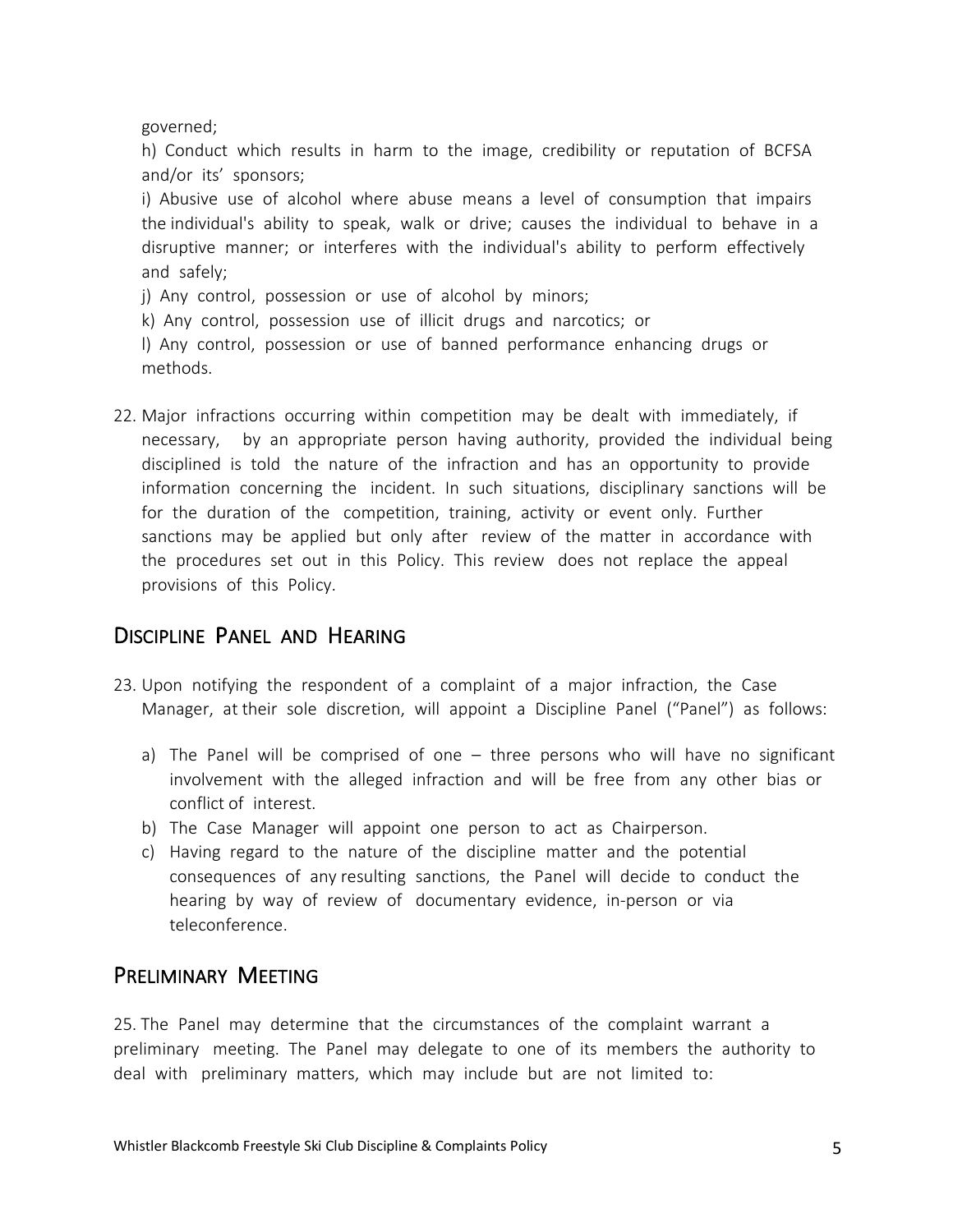- a) Format of the hearing (hearing by documentary evidence, oral hearing, in-person or a combination);
- b) Timelines for exchange of documents;
- c) Clarification of issues in dispute;
- d) Clarification of evidence to be presented to the Panel;
- e) Order and procedure of hearing;
- f) Location of hearing, where the hearing is an in-person hearing;
- g) Identification of witnesses;
- h) Remedies sought ; and
- i) Any other procedural matter that may assist in expediting the appeal proceedings.

26. The Panel may delegate to its Chairperson the authority to deal with these preliminary matters on behalf of the Panel.

#### PROCEDURE FOR THE HEARING

27. The Panel will conduct the hearing by means of documentary review, conference call, or in-person.

28. Where the Panel has determined that the appeal will be held by way of oral hearing in person or via conference call, the Panel will govern the hearing by such procedures as it deems appropriate, provided that:

a) The parties will be given three (3) days written notice of the date, time and place of the hearing.

b) Copies of written documents that any of the parties would like the Panel to consider will be provided to the Panel and to all other parties at least three (3) days prior to the hearing.

- c) The parties will be provided copies of all evidence to be relied upon;
- d) The parties will have the right to present evidence and argument;

e) If the decision of the Panel affects another party (the "affected party"), who is not a complainant or respondent, to the extent that the affected party would have recourse to an appeal, the affected party will be joined to the matter and will be bound by its outcome.

f) A representative or advisor, including legal counsel may accompany any of the parties.

g) The Panel may direct any other person to participate or present evidence.

h) Unless otherwise agreed by the parties, there will be no communication

between the Panel and the parties except in the presence of, or by copy to, the other parties.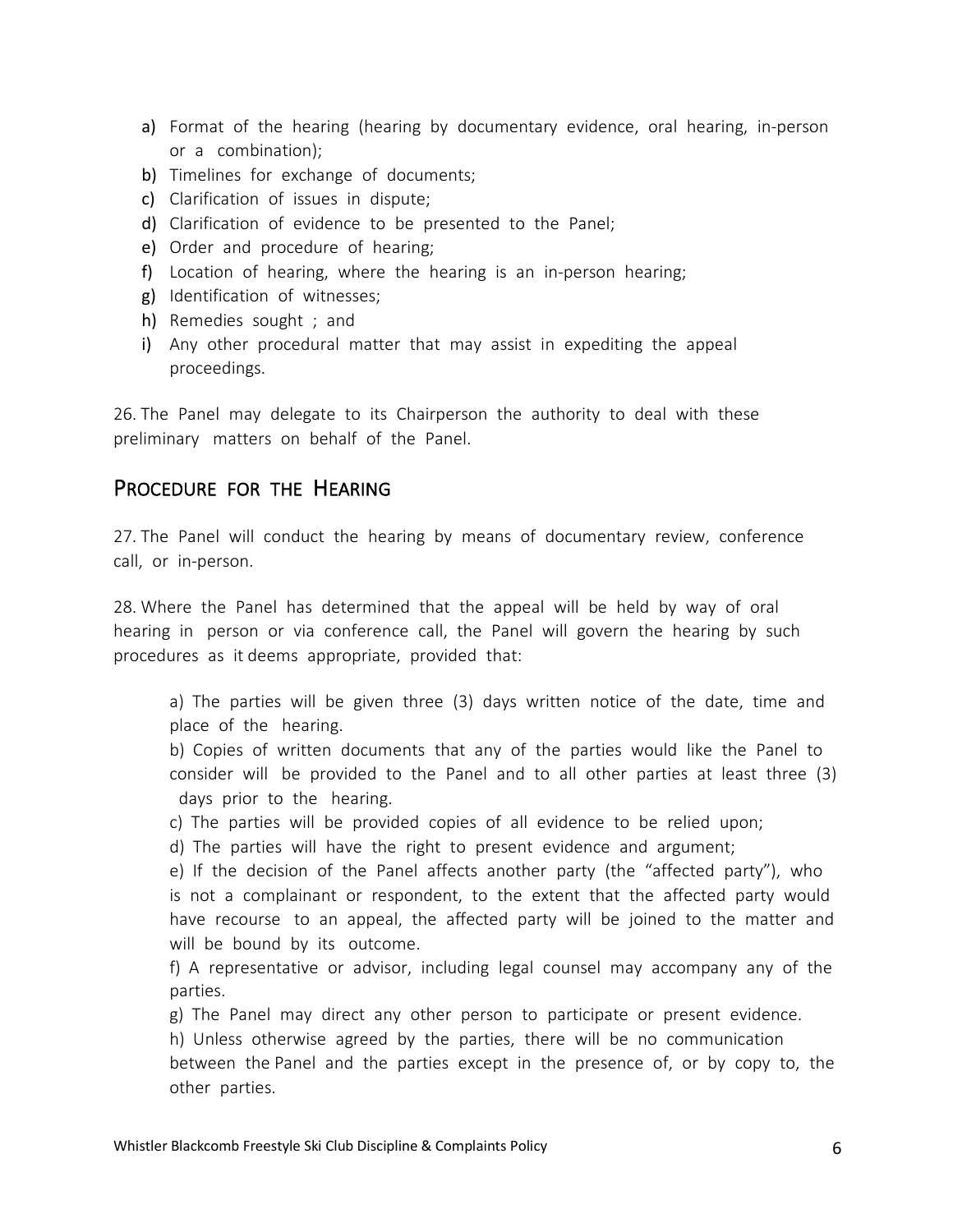- i) Each party will bear their own costs;
- j) Decisions will be by majority vote, where the Chairperson carries a vote.

## **DECISION**

29. After hearing the matter, the Panel will determine whether or not the individual will be sanctioned, and if so, will determine the appropriate penalty to be imposed and any measures to mitigate the harm suffered by others as a result. The Panel's written decision, with reasons, will be distributed to all parties, the Case Manager and WBFSC within fourteen (14) days of the conclusion of the hearing.

- 30. Where the individual acknowledges the facts of the incident, he or she may waive the hearing, in which case the Panel will determine the appropriate disciplinary sanction. The Panel may hold a hearing for the purpose of determining an appropriate sanction.
- 31. If the individual being disciplined chooses not to participate in the hearing, the hearing may proceed in any event.

### **SANCTIONS**

- 32. The Panel may apply the following disciplinary sanctions singly or in combination, for major infractions:
	- a) Written reprimand to be placed in the individual's file; b) Written apology; c) Removal of certain privileges of membership; d) Suspension from certain WBFSC teams, events and/or activities; e) Suspension from all WBFSC activities for a designated period of time; f) Suspension from WBFSC; g) Expulsion from membership; h) Other sanctions as may be considered appropriate for the offense.
- 33. Unless the Panel decides otherwise, any disciplinary sanctions will commence immediately. Failure to comply with a sanction as determined by the Panel will result in automatic suspension of membership in WBFSC until such time as compliance occurs.
- 34. In applying sanctions, the Panel may have regard to the following aggravating or mitigating circumstances: